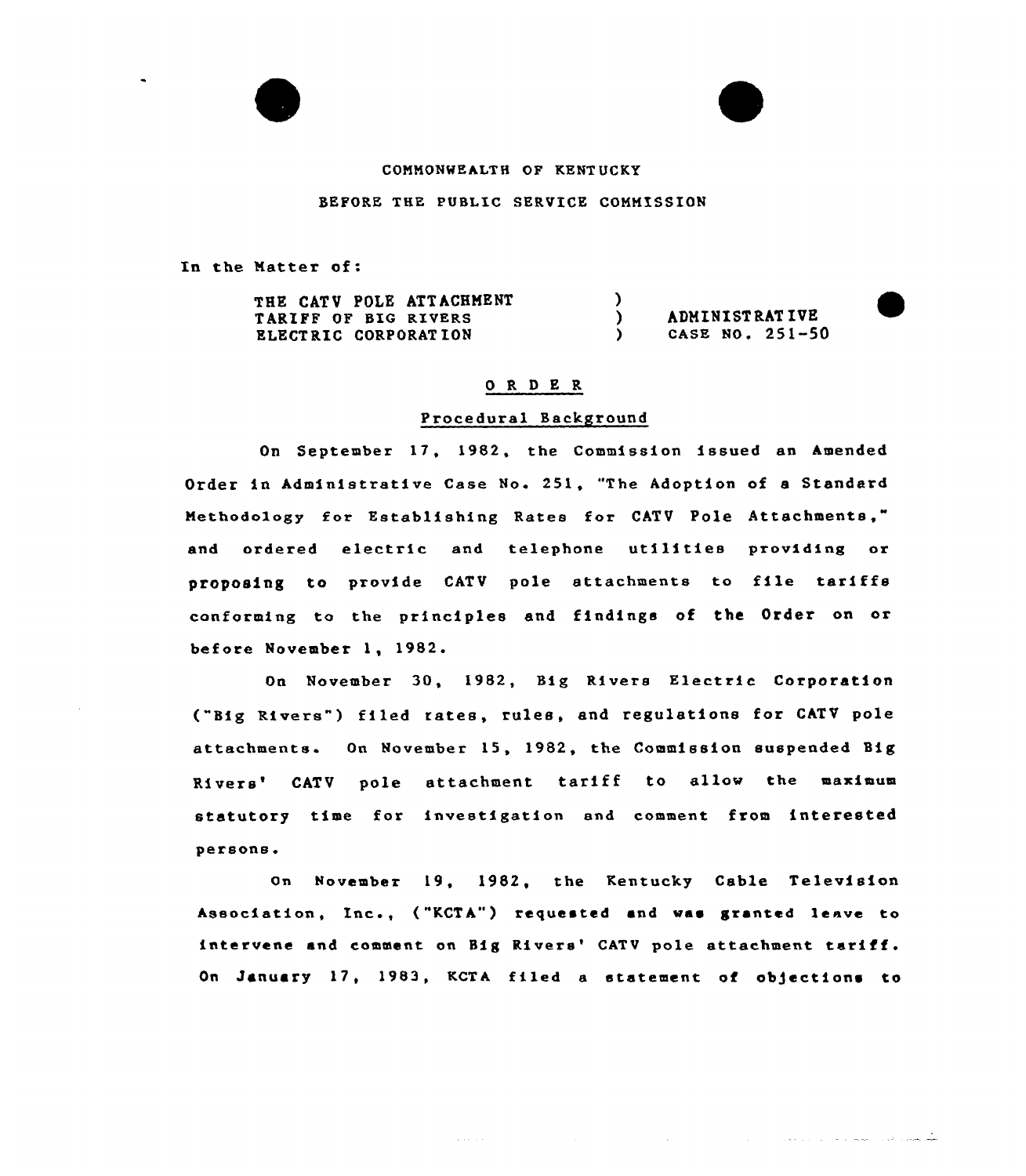various CATV pole attachment tariffs, including those of Big Rivers.

 $\omega$  ,  $\omega$  ,  $\omega$  ,  $\omega$  ,  $\omega$  ,  $\omega$ 

the contract of the second contract of the contract of the contract of the contract of the contract of the contract of the contract of the contract of the contract of the contract of the contract of the contract of the con

On April 7, 1983, the Commission received an extension of time in which to consider Big Rivers' CATV pole attachment tariff.

#### Findings

The Commission, having considered the evidence of record and being advised, is of the opinion and finds that:

1. Big Rivers' rules and regulations governing CATV pole attachments conform to the principles end findings of the Commission's Amended Order in Administrative Case No. 251, and would be approved, except for the following objections:

- (a) Billing: The late payment provision should be the same as that applied to othex customers of Big Rivers.
- (b) KCTA objects to tariff provisions which disclaim liability for loss or damage resulting from Sig Rivers' transfer of CATV facilities when the CATV operator has not made the transfers according to the specified timetable. This is <sup>a</sup> reasonable objection, and Sig Rivers should only disclaim liability in such instances foz any consequential damages such as loss of service to CATV customers.
- (c) KCTA objects to indemnification and hold harmless provisions which require indemnity from the CATV operator even when Big Rivers is solely liable.

 $-2-$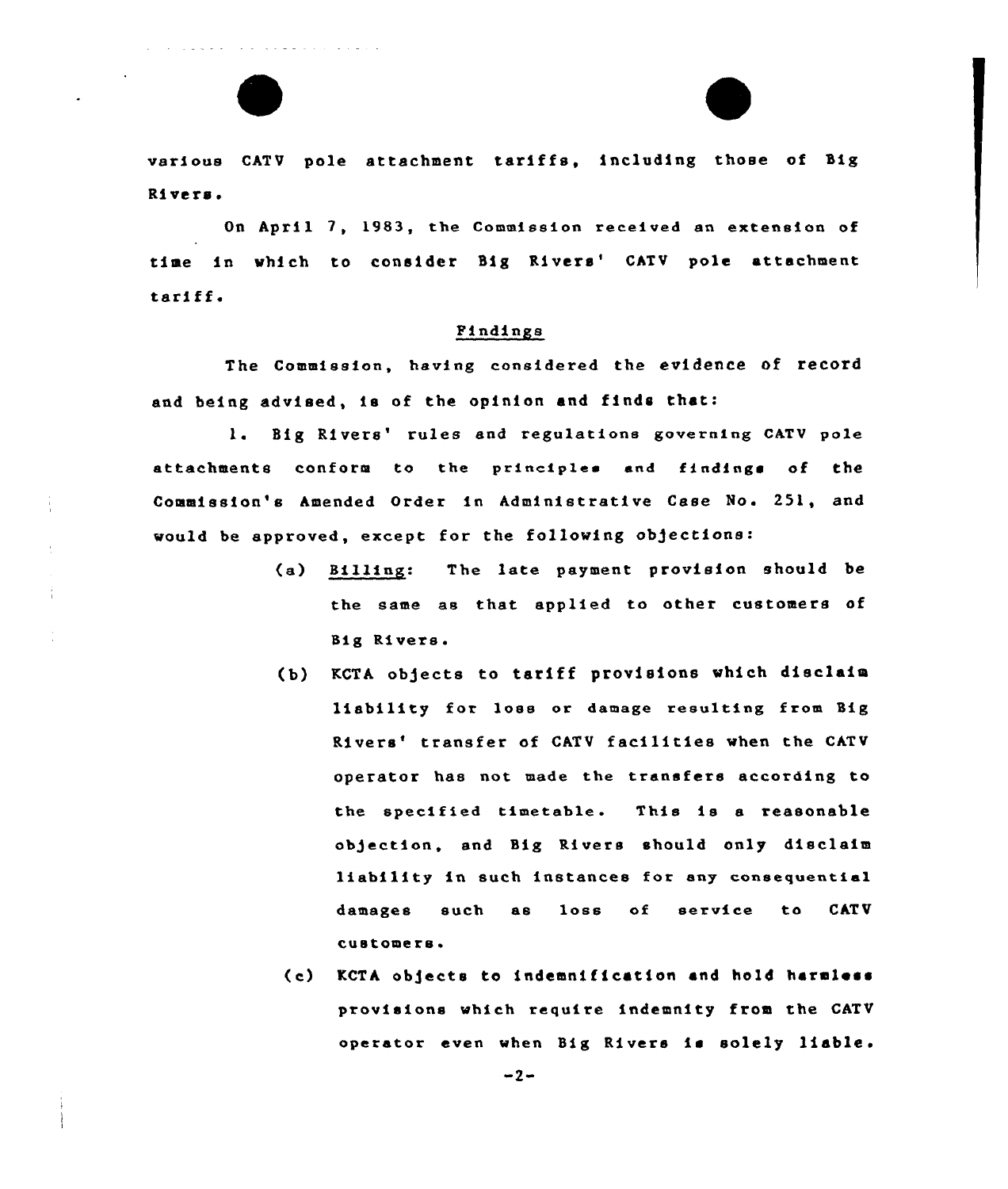This is a reasonable objection, and should be corrected in the tariff. Big Rivers may require indemnification and hold harmless provisions in cases of alleged sole or )oint negligence by the CATV operator, but cannot require same merely because of the existence of CATV attachments and equipment on Big Rivers' poles.

(d) KCTA objects to lack of tariff provisions which would provide for reduction or lifting of bonding requirements after the CATV operator has proven to be <sup>a</sup> reliable customer. This is a reasonable obgection. If <sup>a</sup> bond is furnished by the CATV operator to assure performance of require indemnity and hold harmless provisions, such bone should be in a form and amount reasonably calculated to cover the undertakings specified during the "make-ready" snd construction phases of the CATV system's operation.

However, Big Rivers' tariff proposing a bonding or insurance requirement of \$5,000 regardless of the size of the CATV undertaking is not an unreasonable amount and will therefore be approved. At the required level of bonding or insurance proposed in the tariff, no reduction should be required after construction is complete

 $-3-$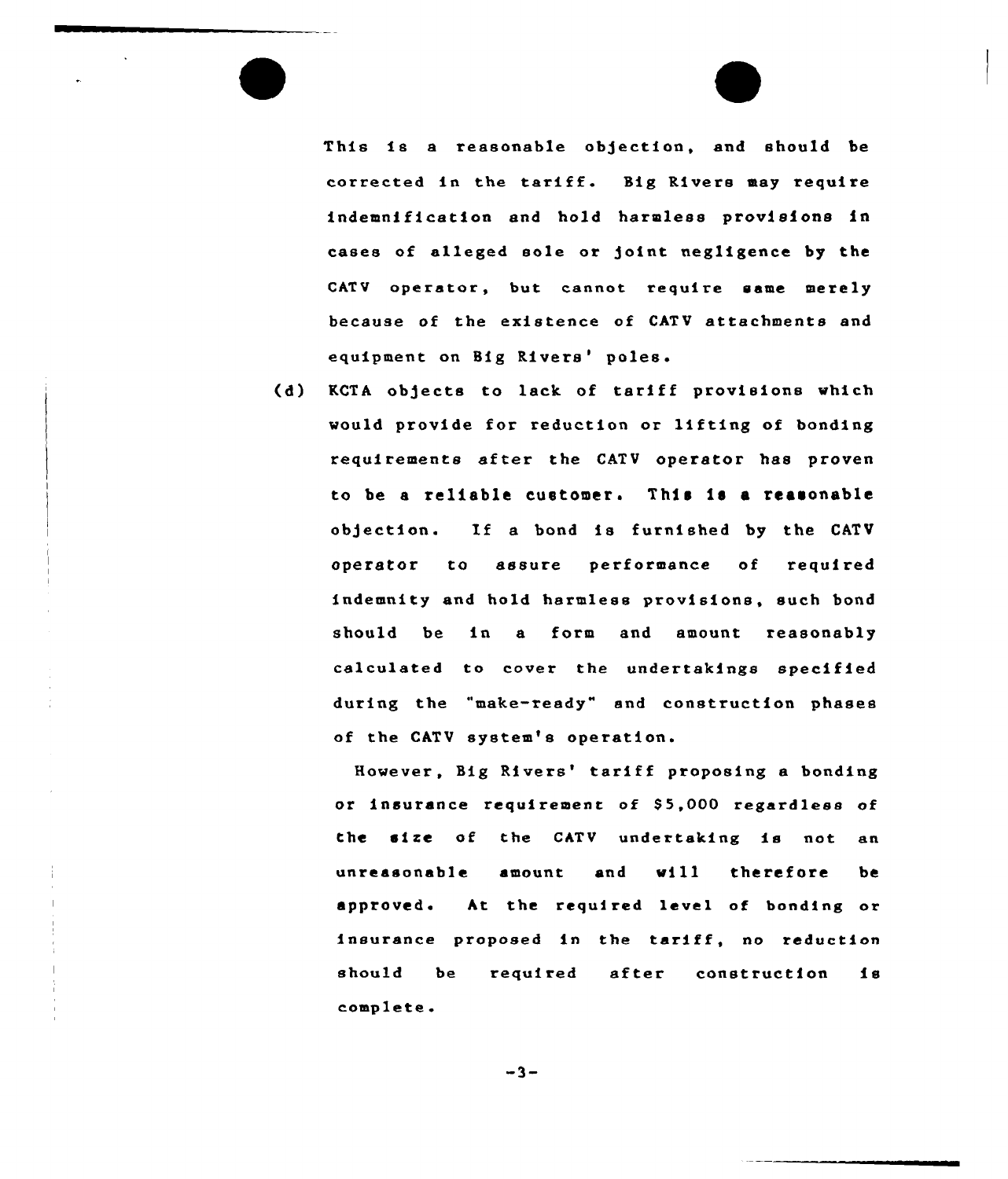(e) KCTA objects to provisions disclaiming liability if the CATV operator is ever prevented from placing or maintaining attachments on Big Rivers' poles, or if CATV service is ever interrupted or television service interfered with This ob)ection is reasonable, although Big Rivers may have tariff provisions disclaiming liability if the inability of the CATV operator to make attachments is not the fault of Big Rivers, as when municipal franchises or right-of-way must be acquired by the CATV operator prior to making pole attachments.

Similarly, Big Rivers may not require that it be held harmless when its own negligence results in damage to CATV lines and equipment or interference with CATV service, but may require that it be held harmless when such conditions are caused by situations beyond its control.

(f) KCTA objects to provisions which require <sup>a</sup> penalty fee at double the normal rate for changes necessary to correct substandard installations by CATV operators. Specifically, KCTA states that while the Commission's Order in this matter authorizes double billing for unauthorized, substandard attachments, it makes no provision for substandard, but authorized installations. This objection is unreasonable. While the CATV

 $-4-$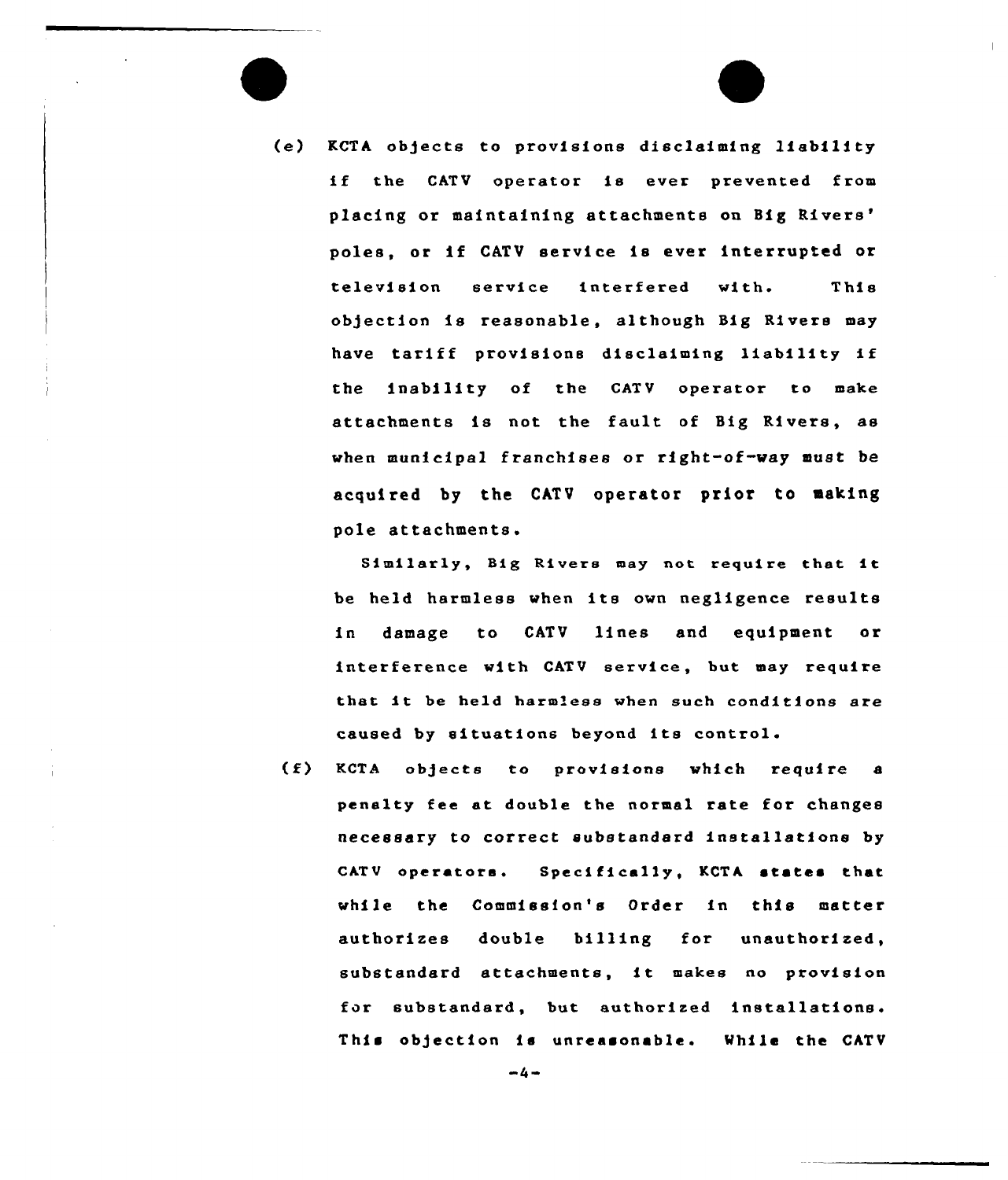operator may obtain authorization to make attachments, this can in no way relieve the operator of the responsibility to insure that attachments are made in a safe manner which adheres to applicable codes such as the National Electric Safety Code.

- (g) Abandonment by the Utility: Big Rivers' allowing the CATV operator only provision 48-hours' notice when it desires to abandon a pole is unreasonable. The CATV operator should be informed of such abandonment as soon as possible, but in any event should have st least 30-days' notice if no other pole is available or planned to be installed by Big Rivers.
- (h) Abandonment by the CATV Operator: Big tariff provision requiring the CATV operator to pay rental for the then current year is unreasonable. Just ss with any other customer, the CATV operator can only be held responsible for rental for the then current month when the CATV operator abandons the pole.

2. Big Rivers should be allowed to substitute 1982 Annual Report information to adjust its annual carrying charge, if the information is available and filed with the Commission.

3. Big Rivers' calculation of its annual carrying cost should be modified to exclude interest expense, as this is covered by the "cost of money" component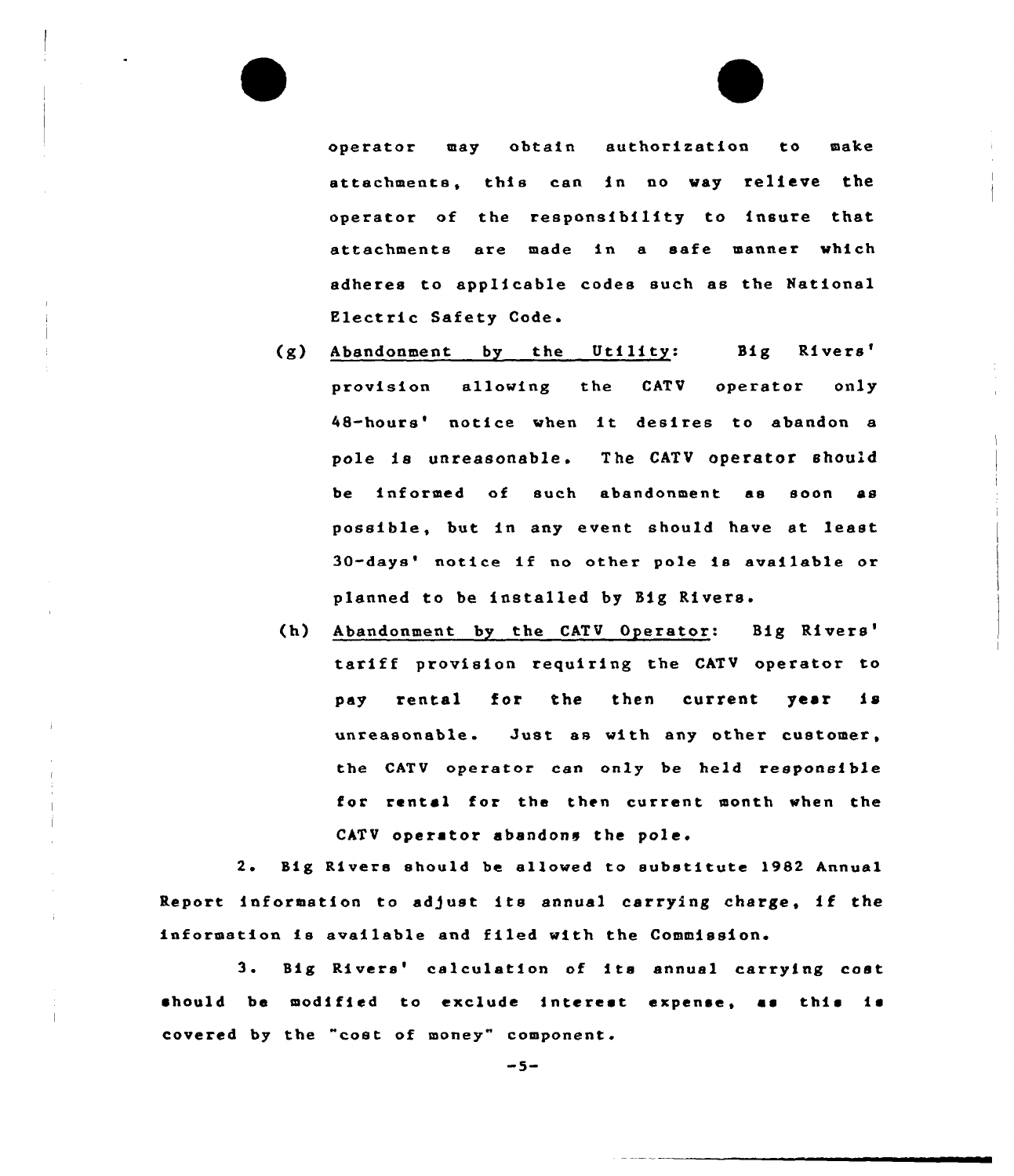4. KCTA objected to Big Rivers' use of 40-foot and 45-foot poles as the cost basis for ite 2-user pole attachment rates. KCTA'e objection is reasonable. The average cost of <sup>a</sup> 2-user pole should be the weighted average cost of 35-foot and 40-foot poles. As Big Rivers has no 35-foot poles, it should use the cost of 40-foot poles.

5. KCTA's objection that Big Rivers has not provided adequate documentation to allow verification of its pole costs is reasonable. Big Rivers should provide detailed supporting documentation showing that ite calculation of average pole costs conforms to the methodology eet forth in the Commission'e Order of September 17, 1982.<br>
ORDERS

IT IS THEREFORE ORDERED that Big Rivers' CATV pole attachment tariff filed with the Commission on October 26, 1982, be and it hereby is rejected.

IT IS FURTHER ORDERED that Big Rivers shall file revised rates, rules, and regulations governing CATV pole attachments with the Commission within 30 days from the date of this Order, and that the revised rates, rules and regulations shall conform to the findings of this Order.

IT IS FURTHER ORDERED that Big Rivers shall file detailed workpapere supporting ite revised rates at the same time it files its revised rates, rules and regulations.

 $-6-$